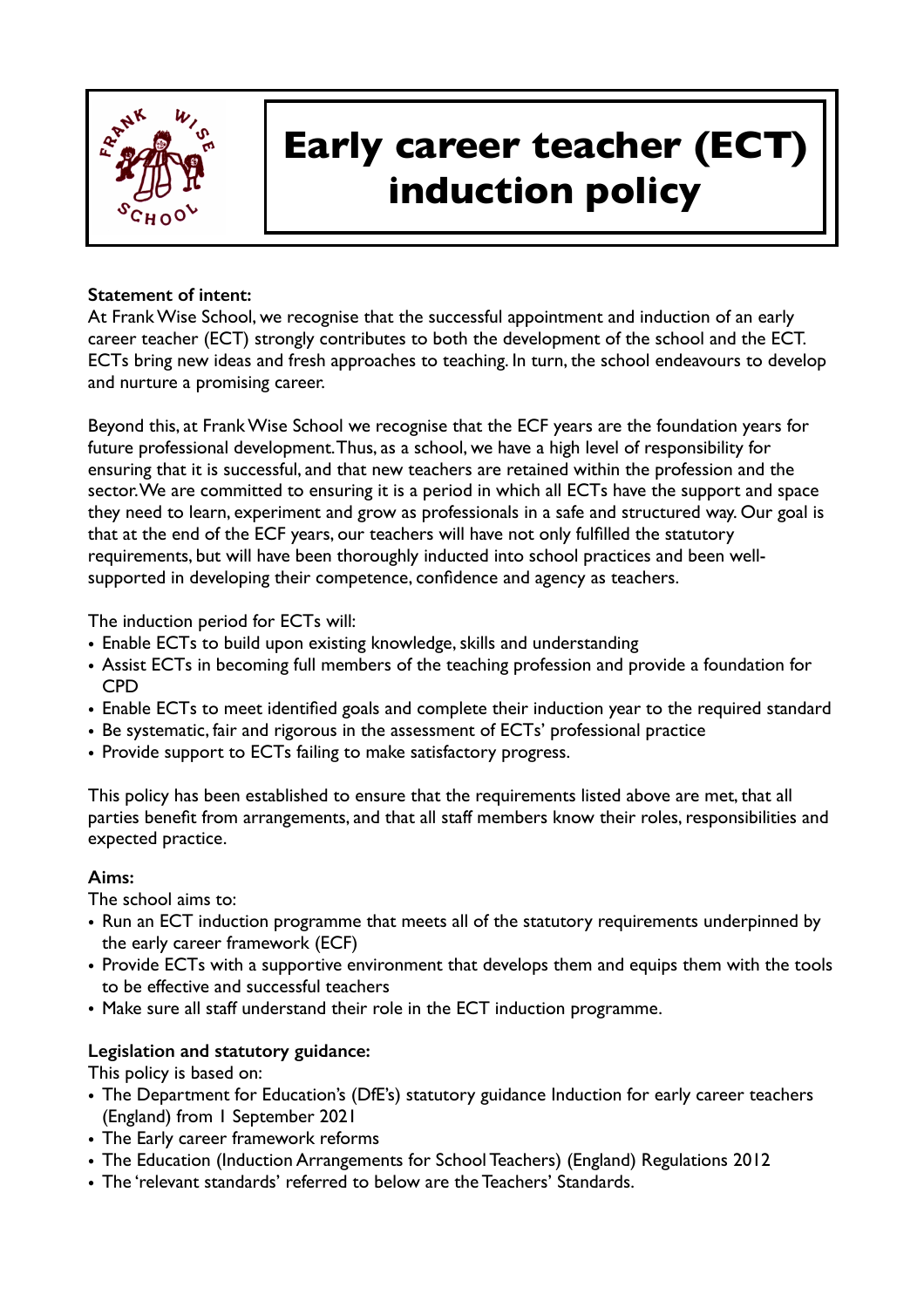## **The ECT induction programme**

The induction programme will be underpinned by the ECF, enabling ECTs to understand and apply the knowledge and skills set out in the ECF. Prior to the ECT serving their induction, the headteacher and appropriate body must agree that the post is suitable. For a full-time ECT, the induction period will typically last for 2 academic years. Part-time ECTs will serve a full-time equivalent. Up to one term of continuous employment may count towards completion of the induction period. The programme is quality assured by Oxfordshire Teaching School Hub, our local appropriate body.

## **Posts for induction:**

Each ECT will:

- Be provided with the necessary employment tasks, experience and support to enable them to demonstrate satisfactory performance against the relevant standards throughout, and by the end of, the induction period
- Have an appointed induction tutor, who will have qualified teacher status (QTS)
- Have an appointed induction mentor, who will have QTS
- Have a reduced timetable to allow them to undertake activities in their induction programme; in their first year, this will be no more than 90% of the timetable of our existing teachers on the main pay range, and in their second year, this will be no more than 95% of the timetable of our existing teachers on the main pay range
- Regularly teach the same class or classes
- Take part in similar planning, teaching and assessment processes to other teachers working in similar posts
- Not be given additional non-teaching responsibilities without appropriate preparation and support
- Not have unreasonable demands made upon them
- Ideally not normally teach outside the age range and/or subjects they have been employed to teach.

# **Support for ECTs:**

We support **ECTs** with:

- Their designated induction tutor, who will provide regular monitoring and support, and coordinate their assessments
- Their designated induction mentor, who will provide regular structured mentoring sessions and targeted feedback
- Observations of their teaching at regular intervals, and follow-up discussions with prompt and constructive feedback
- Regular professional reviews of their progress, to take place termly (except in terms where formal assessment is held), at which their induction mentor will review objectives and revise them in relation to the relevant standards and their current needs and strengths
- Chances to observe experienced teachers, either within the school or at another school with effective practice.

# **Assessments of ECT performance**

Formal assessment meetings will take place in the final term of the ECT's first year (term 3) and the final term of their second year (term 6), and will be carried out by the ECT's induction tutor. These meetings will be informed by clear and transparent evidence gathered from progress reviews during the preceding assessment period, and drawn from the ECT's work as a teacher and from their induction programme. Copies of the evidence relied on will be provided to the ECT and the appropriate body.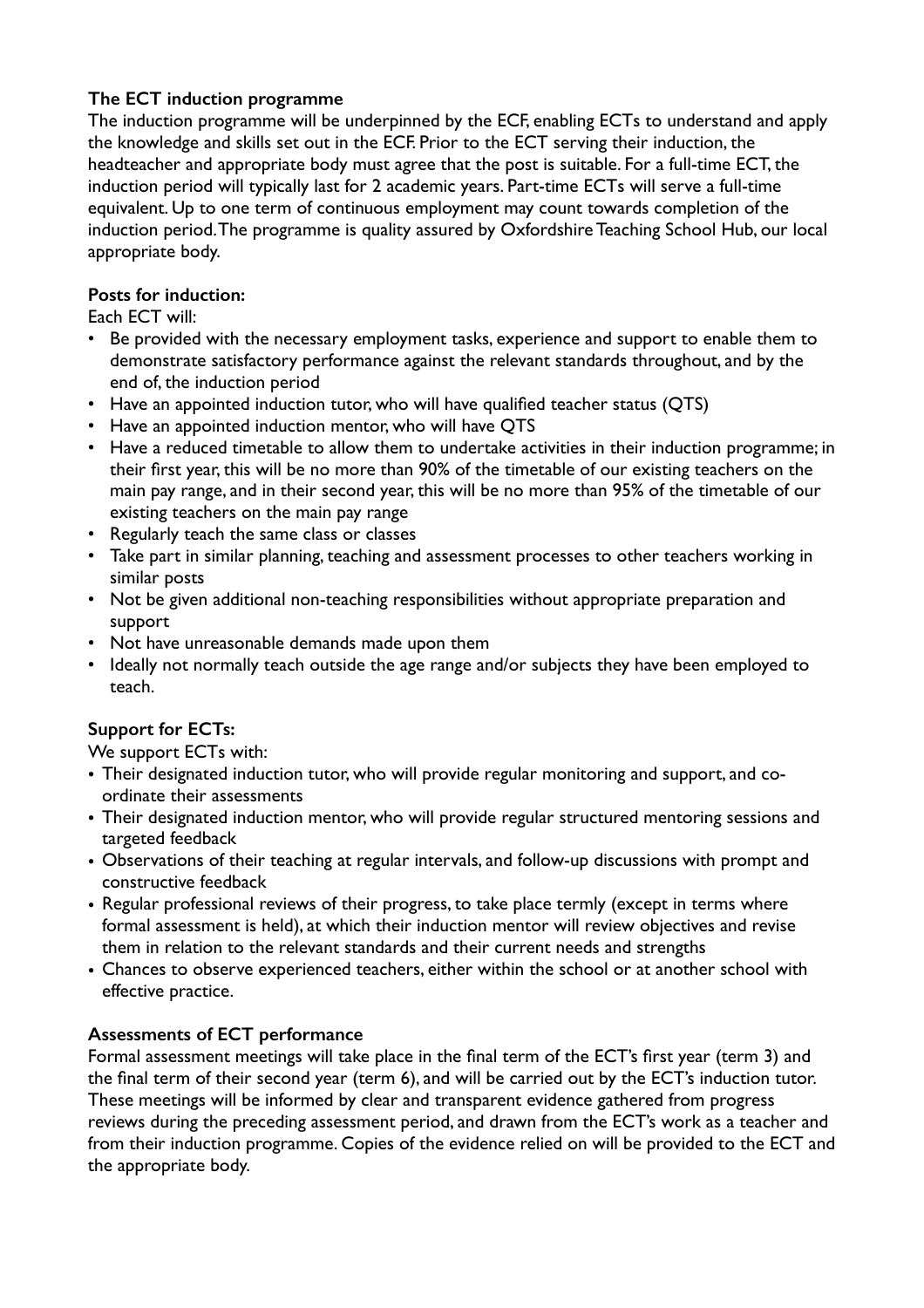After each formal assessment meeting, a formal assessment report will be completed that clearly shows how the ECT is performing against the relevant standards. The headteacher will also recommend to the appropriate body in the final assessment report at the end of the programme as to whether the ECT's performance is satisfactory against the relevant standards. The ECT will add their own comments, and the formal assessment report will be signed by the headteacher, induction tutor and the ECT. A copy of the formal assessment report will then be sent to the appropriate body. The final assessment report will be sent within 10 working days of the meeting, for the appropriate body to make the final decision on whether the ECT has passed their induction period.

In the event that the ECT leaves this post after completing one term or more but before the next formal assessment would take place, the induction tutor or headteacher should complete an interim assessment to ensure that the ECT's progress and performance since the last assessment is captured.

## **At-risk procedures**

If it becomes clear during a termly progress review or at the first formal assessment point that the ECT is not making sufficient progress, additional monitoring and support measures will be put in place immediately, meaning:

- Areas in which improvement is needed are identified
- Appropriate objectives are set to guide the ECT towards satisfactory performance against the relevant standards
- An effective support programme is put in place to help the ECT improve their performance.

The progress review record or formal assessment report will be shared with the appropriate body, alongside the support plan, for it to review.

If there are concerns about the ECT's progress during their subsequent progress reviews or formal assessment, as long as it is not the final formal assessment, the induction tutor or headteacher will discuss this with the ECT, updating objectives as necessary and revising the support plan for the next assessment period.

## **Roles and responsibilities**

The following is based on recommendations from the statutory guidance, linked to above. The ECT will:

- Provide evidence that they have QTS and are eligible to start induction
- Meet with their induction mentor and/or tutor at the start of the programme to discuss and agree priorities, and keep these under review
- Agree with their induction mentor and/or tutor how best to use their reduced timetable allowance and guarantee engagement with their ECF-based induction
- Provide evidence of their progress against the relevant standards
- Participate fully in the monitoring and development programme
- Participate in scheduled classroom observations, progress reviews and formal assessment meetings
- Agree with their induction tutor the start and end dates of the induction period, and the dates of any absences from work during the period
- Keep copies of all assessment reports
- Complete all sections of the school's new teacher induction schedule.

When the ECT has any concerns, they will:

• Raise these with their induction mentor and/or tutor as soon as they can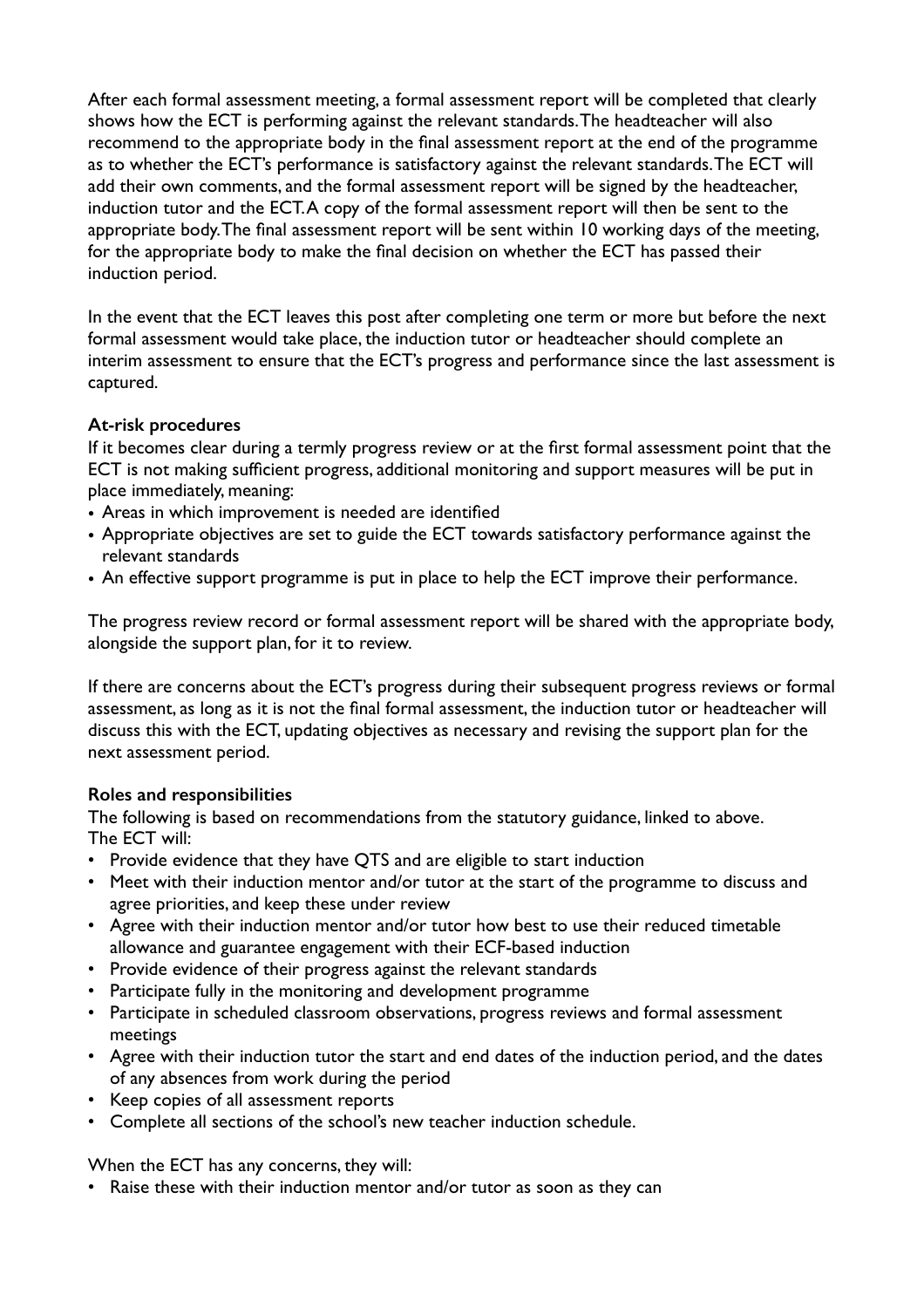• Consult with their contact at the appropriate body at an early stage if there are difficulties in resolving issues with their induction tutor or within the school.

The headteacher will either directly, or by delegation to the induction tutor:

- Check that the ECT has been awarded QTS and whether they need to serve an induction period
- Agree, in advance of the ECT starting, who will act as the appropriate body
- Notify the appropriate body when an ECT is taking up a post and undertaking induction
- Make sure the ECT's post is suitable according to statutory guidance (see above)
- Make sure the induction tutor is appropriately trained and has sufficient time to carry out their role effectively
- Make sure the induction mentor is appropriately trained and has sufficient time to carry out their role effectively
- Make sure an appropriate ECF-based induction programme is in place
- Make sure the ECT's progress is reviewed regularly, including through observations and feedback of their teaching
- Make sure that formal assessments are carried out and reports completed and sent to the appropriate body
- Maintain and keep accurate records of employment that will count towards the induction period
- Make sure that all monitoring and record keeping is done in the least burdensome and most streamlined way
- Make the governing board aware of the support arrangements in place for the ECT
- Make a recommendation to the appropriate body on whether the ECT's performance against the relevant standards is satisfactory
- Participate in the appropriate body's quality assurance procedures of the induction programmes
- Keep all relevant documentation, evidence and forms on file for 6 years

The induction tutor will:

- Provide guidance and effective support to the ECT(with the appropriate body where necessary)
- Carry out regular progress reviews throughout the induction period
- Undertake 2 formal assessment meetings during the induction period, coordinating input from other colleagues as appropriate
- Carry out progress reviews in terms where a formal assessment does not occur
- Inform the ECT following progress reviews of their progress against the relevant standards, and share records with the ECT, headteacher and relevant body
- Inform the ECT during the formal assessment meeting of the judgements to be recorded on their formal assessment record and invite the ECT to add their own comments
- Make sure that the ECT's teaching is observed and feedback is provided
- Make sure the ECT is aware of how they can raise concerns about their induction programme or their personal progress, both within and outside of the school
- Take prompt, appropriate action if the ECT appears to be having difficulties
- Make sure that all monitoring and record keeping is done in the least burdensome way, and that ECTs are not asked for any evidence that requires the creation of new work.

The induction mentor will:

- Regularly meet with the ECT for structured mentor sessions to provide targeted feedback
- Work with the ECT, and colleagues within the school who are involved in the ECT's induction, to help make sure the ECT receives a high-quality ECF-based programme
- Engage with the local Teaching School Hub cluster meetings (Oxfordshire Teaching School)
- Engage with materials supplied by the ECF provider (UCL)